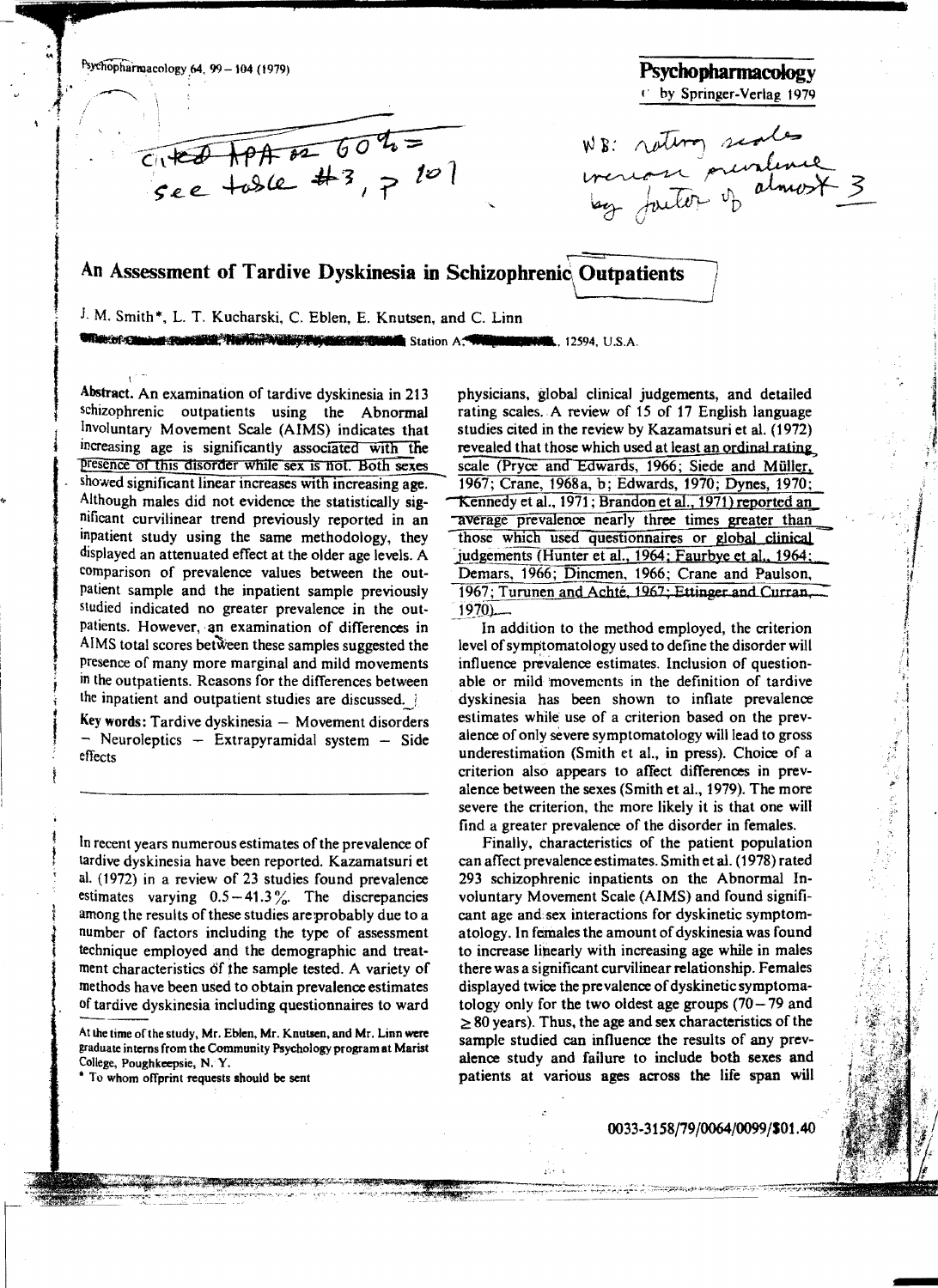undoubtedly lead to confusion and misleading results. Furthermore, since it is possible that the high levels of dyskinesia in inpatients might reflect a tendency of organically involved or nondrug responding patients to accumulate in an inpatient setting, studies in outpatients are necessary to obtain complete prevalence estimates. To date there have been few published studies of tardive dyskinesia in outpatients. Asnis et al.  $(1977)$  have recently reported the results of a survey of 69 neuroleptic-treated outpatients. Thirty patients  $(43.4\%)$  were diagnosed as having tardive dyskinesia. This finding is particularly disturbing when the characteristics of their sample are considered. The mean age of the study group was 45.5 years and of those diagnosed as dyskinetic  $46.7\%$  had a duration of neuroleptic. treatment of 2 years or less.

The present study was conducted to determine whether the previously reported age and sex trends in dyskinesia were also present in schizophrenic outpatients and to assess the prevalence of tardive dyskinesia in this sample using the same methodology employed in a previous inpatient study of this disorder (Smith et al., 1978, 1979).  ${\cal F}^{\rm B}_{\rm eff}$ 

#### **Materials and Methods**

Subjects. All patients attending six day-center facilities'ah<sup>l</sup> 4one group home and having a primary or secondary diagnosis of schizophrenia were asked to participate in the study. The sample was restricted to those attending a day-center type of setting because one of the scales (NOSIE-30) required staff to be familiar with a patient's daily behavior.

11+

Ý

A total of 213 outpatients participated with a mean age of 54.6 years and a mean of 24.8 years since first hospitalization. Males  $(N = 96)$  had a mean age of 52.8 years (SD = 18.58) with a mean of 24.2 years (SD = 16.04) since first hospitalization. Females ( $N = 117$ ) had a mean age of 56.1 years  $(SD = 15.71)$  with a mean of 25.2 years  $(SD = 13.71)$  since first hospitalization.

Procedure. Each patient was rated on the AIMS, developed by the Psychopharmacology Research Branch of NIMH (Guy, 1976). This scale has been shown to be reliable in two separate studies (Smith et al., 1979; Chien et al., 1977). AIMS is designed to record the presence and severity of abnormal movements in seven areas of the body: Muscles of facial expression; lips and perioral area: jaw; tongue; upper extremities; lower extremities; and trunk. The scale specifically excludes ratings of tremor. A five-point severity scale is used for each body area:  $0 = \text{None}$ ;  $1 = \text{minimal}/\text{may}$  be extreme normal; 2  $=$  mild; 3 = moderate; and 4 = severe. Also included are items for rating the overall severity of abnormal movements (range  $0-4$ ), incapacitation due to the movements (range  $0-4$ ), and the patient's reported awareness and distress related to the abnormal movements  $(range-4)$ .

In addition, at the time of the AIMS rating a subset (12 items) of the Coopersmith Self-Esteem Inventory (Coopersmith. 1967) was administered. The Coopersmith Self-Esteem Inventory is a 5S item self·report scale presented in dichotomous (agree/disagree) format. Finally two clinical staff members familiar with the patient completed the Nurses Observation Scale for Inpatient Evaluation (NOSIE) (Honigfeld et al., 1966) on each patient. The NOSIE is a 30 item behavior rating scale for use by nursing personnel that provides measures of six factors (Social Competence, Social Interest, Personal Neatness. Irritability, Manifest Psychosis; and Retardation). The results of the Coopersmith and the NOSIE will be reported elsewhere.

Prior to data collection three raters were trained in the use of  $t<sub>hc</sub>$ AIMS by rating cases on an AIMS videotape provided by  $t_{\text{hc}}$ Psychopharmacology Research Branch of NIMH and comparing their ratings with those presented on the tape. In addition, the raters examined a number of inpatients previously identified as having varying degrees of tardive dyskinesia and discussed their ratings with the other project staff experienced in the use of the AIMS.  $T_0$ eliminate a possible source of bias raters were kept blind to the  $_{22}$ and sex trends previously reported.

Raters worked in three separate teams of two. One rater conducted the AIMS examination and both raters made independent ratings on the AIMS at the conclusion. Modifications in the AIMS examination and rating procedure were those previously descnbed (Smith et al., 1978, 1979). Raters alternated in conducting the examination. During the ratings the patients remained in  $t_{\text{he}}$ examination room (a distraction-free area) so that the raters could reevaluate symptoms about which they may have had some question, during the examination.

In addition to the ratings on the individual AIMS items a  $\log_a$ score was computed by summing the ratings on the first seven item; For data analysis purposes the averages of the ratings of the  $t_{\text{W0}}$ raters were computed.

Concurrent with the patient examination a review of case recorded was conducted by a member of the research team not involved in  $th$ <sub>c</sub> rating process. The presence of other neurological conditions, present psychotropic medications prescribed, time since first inpatient hospitalization, date of birth, and psychiatric diagnosis were recorded This information was not available to the raters until all examination.  $(N=213)$  had been completed.

### Results

*Interrater Reliabilities.* Interrater reliabilities were com. puted separately for each of the three rater teams and averaged using Fisher's Z function. These data are presented in Table 1. As indicated. the average interrater reliability for the total score (the sum of the first seven AIMS items) was 0.87.

*Age and Sex Trends.* Mean AIMS total scores for each age and sex group are presented in Table 2. With the exception that there were too few 80 year olds and above (4 males, 5 females) to form a separate age group, these were the same age/sex groupings employed in the previous inpatient study (Smith et al., 1978). The inpatient data are presented for comparison purposes. To examine trends of age and sex, two-way unweighted means analyses of variance (sex by age group) were performed on the outpatient total scores as well as on the scores of the individual AIMS items. These were the same analyses which were previously applied to the inpatient data (Smith et al., 1978).

Age was a significant factor for face ( $P < 0.01$ ), lips *(P<* 0.01), jaw *(P<* 0.01), tongue *(P<* 0.01), lower extremities ( $P < 0.05$ ), and total score ( $P < 0.01$ ). In contrast to the inpatient results neither sex nor The interaction of sex with age were significant factors for any of the body areas or for total score. Orthogonai trend analyses indicated that males had significant

Sex not forter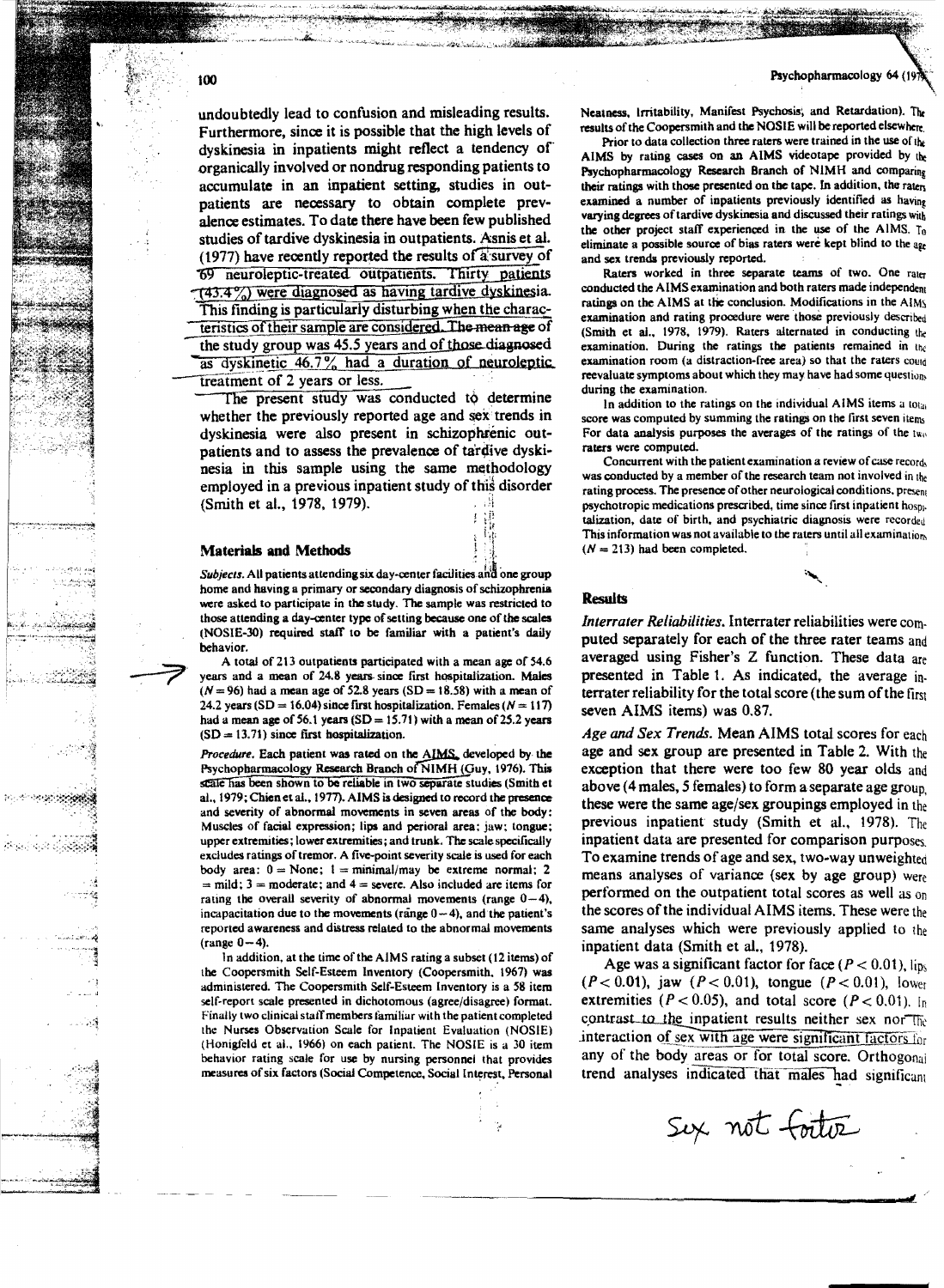# $L^2$ M. Smith et al.: Tardive Dyskinesia in Schizophrenic Outpatients to the contract of the contract of total and total and total and total and total and total and total and total and total and total and total and total

## Table 1. Interrater reliabilities of AIMS items

| AIMS Item                                   | Team 1<br>Raters A. B<br>$(N = 80)$ | Team 2<br>Raters A, C<br>$(N = 64)$ | Team 3<br>Raters B. C<br>$(N = 69)$ | Combined <sup>*</sup> |
|---------------------------------------------|-------------------------------------|-------------------------------------|-------------------------------------|-----------------------|
| <sup>1</sup> . Muscles of facial expression | 0.35                                | ž,<br>0.47                          | 0.59                                | 0.48                  |
| 2. Lips and perioral area                   | 0.62                                | ИI<br>0.79                          | 0.70                                | 0.71                  |
| $3.$ Jaw                                    | 0.69                                | $\mathbb{C}^2$<br>0.78              | 0.68                                | 0.72                  |
| <sup>4</sup> Tongue                         | 0.75                                | ţ9<br>0.87                          | 0.64                                | 0.77                  |
| 5. Upper extremities                        | 0.75                                | 0.63<br>÷                           | 0.68                                | 0.69                  |
| <sup>6</sup> . Lower extremities            | 0.84                                | 0.74<br>$\ddot{\phantom{a}}$        | 0.74                                | 0.78                  |
| 7. Trunk                                    | 0.55                                | 0.59                                | 0.78                                | 0.65                  |
| Total (Sum of $1-7$ )                       | 0.87                                | 0.89<br>- 5                         | 0.85                                | 0.87                  |
| 8. Overall severity                         | $0.69$ .                            | чš<br>0.84                          | 0.70                                | 0.75                  |
| 9. Incapacitation                           | 0.66                                | 0.70                                | 0.75                                | 0.71                  |
| 10. Awareness                               | 0.98                                | 1.00                                | 0.99                                | 0.99                  |

• Combined interrater reliabilities are the mean Pearson correlations averaged over the three rater team combinations using Fisher's Z transformation

Table 2. Mean AIMS total scores by age and sex group

| Outpatients               |           | J.                              | Inpatients                  |           |            |  |  |
|---------------------------|-----------|---------------------------------|-----------------------------|-----------|------------|--|--|
| Mean AIMS total score (N) |           |                                 | Mean AIMS total score $(N)$ |           |            |  |  |
| Age<br>group<br>(years)   | Maies     | Females                         | Age<br>group<br>(years)     | Males     | Females    |  |  |
| ~10                       | 4.43 (27) | 3.56(17)                        | ~< 40                       | 2.17(24)  | 3.09(17)   |  |  |
| $40 - 49$                 | 5.21(12)  | 5.35(17)                        | $40 - 49$                   | 4.96 (27) | 2.50(10)   |  |  |
| $50 - 59$                 | 6.54(14)  | 6.46(27)                        | $50 - 59$                   | 6.59(17)  | 4.55(28)   |  |  |
| $60 - 69$                 | 8.14(22)  | 9.62(38)                        | $60 - 69$                   | 6.59(37)  | 6.63(38)   |  |  |
| $\geq 70$                 |           | $7.76(21) \rightarrow 9.53(18)$ | $70 - 79$                   | 4.18 (30) | 7.47(35)   |  |  |
|                           |           |                                 | > 80                        | 4.30 (15) | 10.17 (15) |  |  |

linear trends with increasing age  $(P < 0.01)$  on three of the seven body areas (lips, jaw, and tongue) and a significant cubic trend  $(P < 0.05)$  on lower extremities. Females displayed significant linear trends with increasing age  $(P < 0.01)$  on face, lips, jaw, tongue, and lower extremities and significant linear and cubic trends on trunk  $(P < 0.05)$ . Both male and female groups showed significant linear increases on AIMS total score With increasing age ( $P < 0.01$  in each case). The computation of *t*-tests between the male and female means at each age level indicated that there were no significant differences.

To determine whether there were any age and sex differences in the time since the first psychiatric hospitalization or current level of neuroleptic medication. similar two-way unweighted means analyses of variance (sex by age group) were conducted on these data. With regard to the time since first hospitalization there was a significant effect for age and for the interaction of age and sex. The computation of *t*-tests between males and females for each age group indicated that, for the

Table 3. Prevalence (%) as a function of criterion level of symptomatology

| Criterion<br>level <sup>3</sup> | Inpatients<br>$(N = 293)$ |        |                   | Outpatients<br>$(N = 213)$ |        |                   |
|---------------------------------|---------------------------|--------|-------------------|----------------------------|--------|-------------------|
|                                 | Male                      | Female | Mean <sup>b</sup> | Male                       | Female | Mean <sup>+</sup> |
| 2.0                             | 59.3                      | 65.0   | 62.2              | 71.9                       | 72.7   |                   |
| 2.5                             | 39.3                      | 52.4   | 45.9              | 36.5                       | 45.3   | 40.9.             |
| 3.0                             | 24.7                      | 35.7   | 30.2              | 20.8                       | 26.5   | 23.7              |
| 3.5                             | 8.7                       | 18.9   | 13.8              | 5.2                        | 12.0   | 8.6               |
| 4,0                             | 3.3                       | 10.5   | 6.9               | 3.1                        | 1.7    | 2.4               |

The level of symptomatology required in at least one of the seven body areas to include a patient in the prevalence computations. Since two raters were employed, it is possible to obtain average ratings of2.S and *3.5* on an AIMS item

Since the sample sizes are unequal the mean value presented is the average of the 2 prevalence figures

 $\frac{1}{2}$  :  $\frac{1}{2}$  :  $\frac{1}{2}$  :  $\frac{1}{2}$  :  $\frac{1}{2}$  :  $\frac{1}{2}$ 

ql:i jn .

 $\mathbb{N}$  : 40 - 49 yearsage group, males had a significantly longer time since first hospitalization ( $\bar{X} = 24.17$  years) than females  $(X = 11.41$  years). Chlorpromazine (CPZ) equivaledts using the conversion values presented by Wyatt  $(1976)$  were available for 195 of 213 patients. As expected, the analysis of variance for these data indicated, that there was a statistically significant decline in mean CPZ as a function of increasing age. There were 'no significant differences ,between males and females for any of the age groups.

*Prevalence*. The diagnosis of tardive dyskinesia in a given case should be based on a number of considerations including the presence of a criterion level of symptomatology (i.e., abnormal movements), prior drug history, neurological examination, time of onset of symptoms, presence of other neurological signs, and genetic history of neurological disorders to name a few.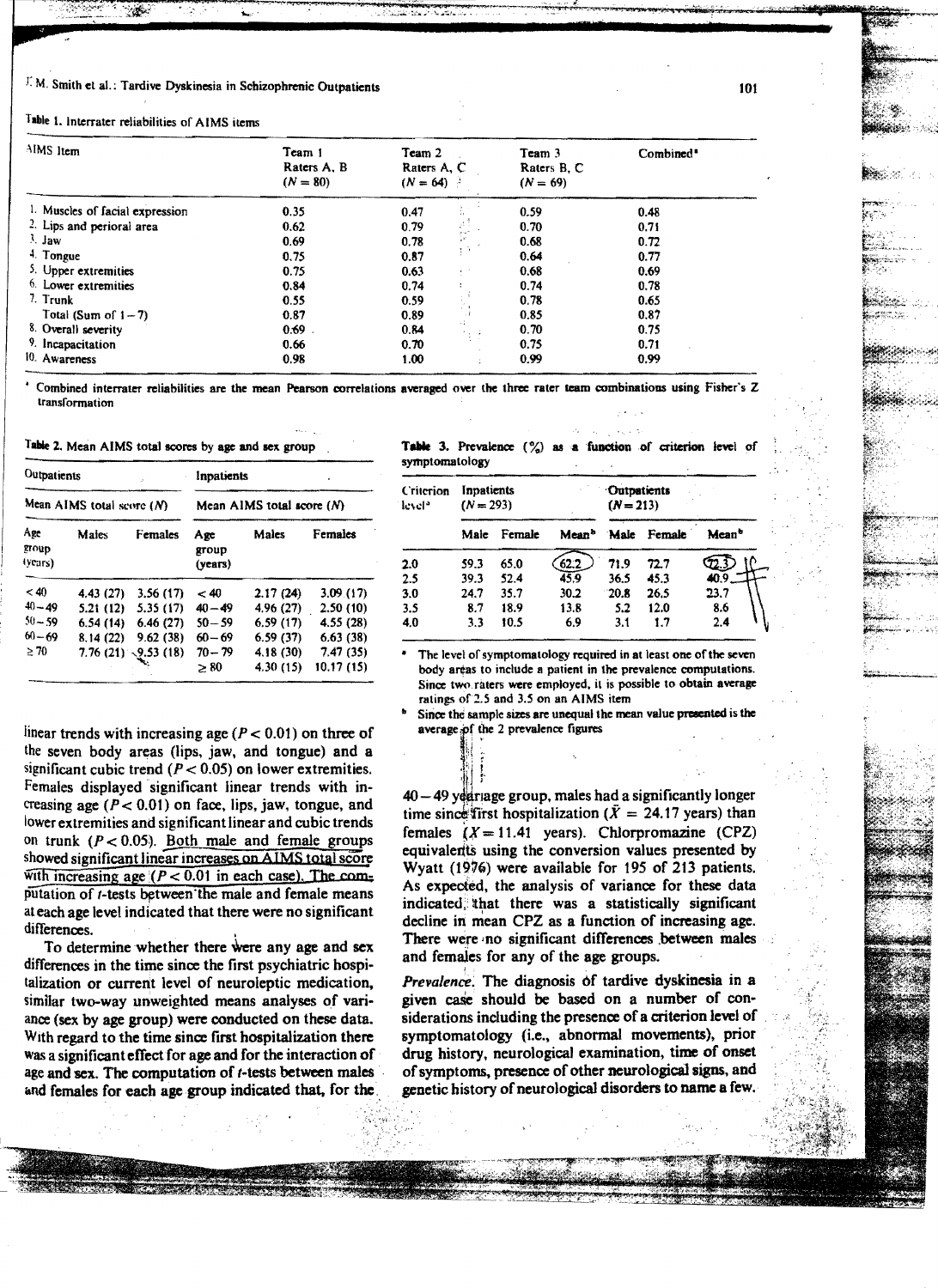$\int$  They exclude people  $wpH$ <br>102  $\left(2.0 \text{ m of } \frac{1}{2} \text{ or } \frac{1}{2} \text{ or } \frac{1}{2} \text{ or } \frac{1}{2} \text{ or } \frac{1}{2} \text{ or } \frac{1}{2} \text{ or } \frac{1}{2} \text{ or } \frac{1}{2} \text{ or } \frac{1}{2} \text{ or } \frac{1}{2} \text{ or } \frac{1}{2} \text{ or } \frac{1}{2} \text{ or } \frac{1}{2} \text{ or } \frac{1}{2} \text{ or } \frac{1}{2$ 

 $\epsilon$ 

 $\mathbf{f}_\mathrm{r}$ 

However in this study, as in many other large scale prevalence studies ofthis disorder, it was not possible to conduct the intensive case review required to make a definitive diagnosis. Hence the selection of a criterion level of symptomatology, albeit somewhat arbitrary, is the most critical factor in determining the prevalence.

Since relatively high total scores can result from several low ratings and since relatively low total scores can result despite the rating of severe symptomatology on a single body area, it was felt to be preferable to compute prevalence figures based on the presence of a criterion level of symptomatology in at least one of the seven body areas. Table 3 presents the prevalence figures as a function of the criterion level of symptomatology selected. Data from the prior study of inpatients using the same methodology are presented for comparison purposes (Smith et al., 1979). As expected, as the criterion becomes more severe the prevalence falls sharply.

Since the prevalence figure using a  $2.0$  criterion appears high in contrast to previous research and since a single mean rating of2.0 could arise from a number of habits, tics, and the like, it was felt to be useful to determine how many of this group had a mean rating of 2.0 on only one symptom. Almost one-third  $(28.6\%)$  of the patients identified using this criterion had a single rating of 2.0 and none higher, suggesting that perhaps this criterion is too inclusive. In contrast, of the patients with symptomatology of  $2.5$  or higher on at least one symptom, only  $10.2\%$  had a single rating of 2.5 and no other symptoms rated at least mild  $(i.e., 2.0)$ . On this basis it would appear that a mean rating of 2.5 would be a more appropriate criterion for establishing prevalence estimates allowing for the fact that, had the intensive case reviews been done as noted above, a certain, relatively small percentage of these would be found to be suffering from movement disorders from causes other than tardive dyskinesia, e.g., Hunl. ington's chorea, Wilson's disease. To give  $s_{0\text{thr}}$ idea of the meaning of a symptom at the level of  $2.5$ , it would be fair to say that such movements could  $\mathbf{b}$ easily overlooked by clinical staff in their normal interactions with patients but would most surely  $\mathbf{b}$ interactions with patients but would most surely  $b_r$  for noted by them if they were asked to examine the patient  $\frac{b_r}{b_r}$ noted by them if they were asked to examine the patient  $\frac{1}{2}$ <br>for abnormal movements.<br>Since providence volves are unstable for each

Since prevalence values are unstable for  $smail$ . samples (i.e., less than  $20 - 30$ ), age groups were combined to yield adequate sample sizes for the pre $\mathbf{r}$ . alence calculations. The resulting age groups were  $20-$ 49, 50  $-69$ , and 70 + years. Table 4 presents percem prevalence figures and mean AIMS total scores  $f_{0t}$ these age groups using 2.5 as a criterion. The inpatiem data are again presented for comparison purposes.

of the prevalence data for these six age/sex groups indicated no significant differences in prevalence be. tween any of the inpatient and outpatient samples. In both the inpatient and outpatient samples, males show a decline in prevalence for the oldest age group. while females show an increase. While the outpatient prevalence values are relatively similar and even  $_{0c}$ . casionally considerably below those for the comparable inpatient group, AIMS total scores for the outpatients are in most instances considerably above those of the inpatient group. Notable examples of this are found for the data of the 70 + males and of the  $50 - 69$  year old females. To examine these differences more precisely,. tests were conducted on AIMS total scores and chi. square analyses were performed on the prevalence values between inpatient and outpatient sample data for each of the six age/sex groups separately. The  $t$ -tests indicated that outpatients had significantly higher AIMS total scores for the 70 + males ( $P < 0.001$ ), the  $20-49$  year old females ( $P < 0.05$ ), and the 50 - 69 year old females ( $P < 0.01$ ). In contrast, chi-square analyses

|  |  |  |  |  |  | Table 4. Mean AIMS total score and prevalence $(\frac{9}{6})$ as a function of age and sex |  |  |  |  |
|--|--|--|--|--|--|--------------------------------------------------------------------------------------------|--|--|--|--|
|--|--|--|--|--|--|--------------------------------------------------------------------------------------------|--|--|--|--|

| Age group (years)             | Males |                                           |                            | Females |                                         |                                       |  |
|-------------------------------|-------|-------------------------------------------|----------------------------|---------|-----------------------------------------|---------------------------------------|--|
|                               | Ν     | Mean<br>AIMS score*<br>(SD)               | ". Prevalence <sup>b</sup> | N       | Mean<br>AIMS score <sup>*</sup><br>(SD) | $\frac{6}{2}$ Prevalence <sup>b</sup> |  |
| <i>Inpatients</i> $(N = 293)$ |       |                                           |                            |         |                                         |                                       |  |
| $20 - 49$                     | 51    | 극도<br>3.65(3.19)                          | 31.4                       | 27      | 2.87(3.10)                              | 14.8                                  |  |
| $50 - 69$                     | 54    | 6.59(5.31)<br>$\mathbf{v} = \mathbf{e}$ . | 48.1                       | 66      | 5.75(4.06)                              | 59.1                                  |  |
| $70 +$                        | 45    | 4.22 $(3.30)$                             | 37.8                       | 50      | 8.28(6.09)                              | 64.0                                  |  |
| Outpatients $(N = 213)$       |       |                                           |                            |         |                                         |                                       |  |
| $20 - 49$                     | 39    | 4.67(2.43)                                | 20.5                       | 34      | 4.46(2.84)                              | 23.5                                  |  |
| $50 - 69$                     | 36    | 7.51(4.50)                                | 50.0                       | 65      | 8.31(4.77)                              | 49.2                                  |  |
| $70 +$                        | 21    | 7.76(3.46)                                | 42.9                       | 18      | 9.53(3.79)                              | 72.2                                  |  |

Where AIMS score is the sum of the ratings on the seven body area items

Defined as a mean rating of at least 2.5 on at least one of the seven body area items area items<br>even body area it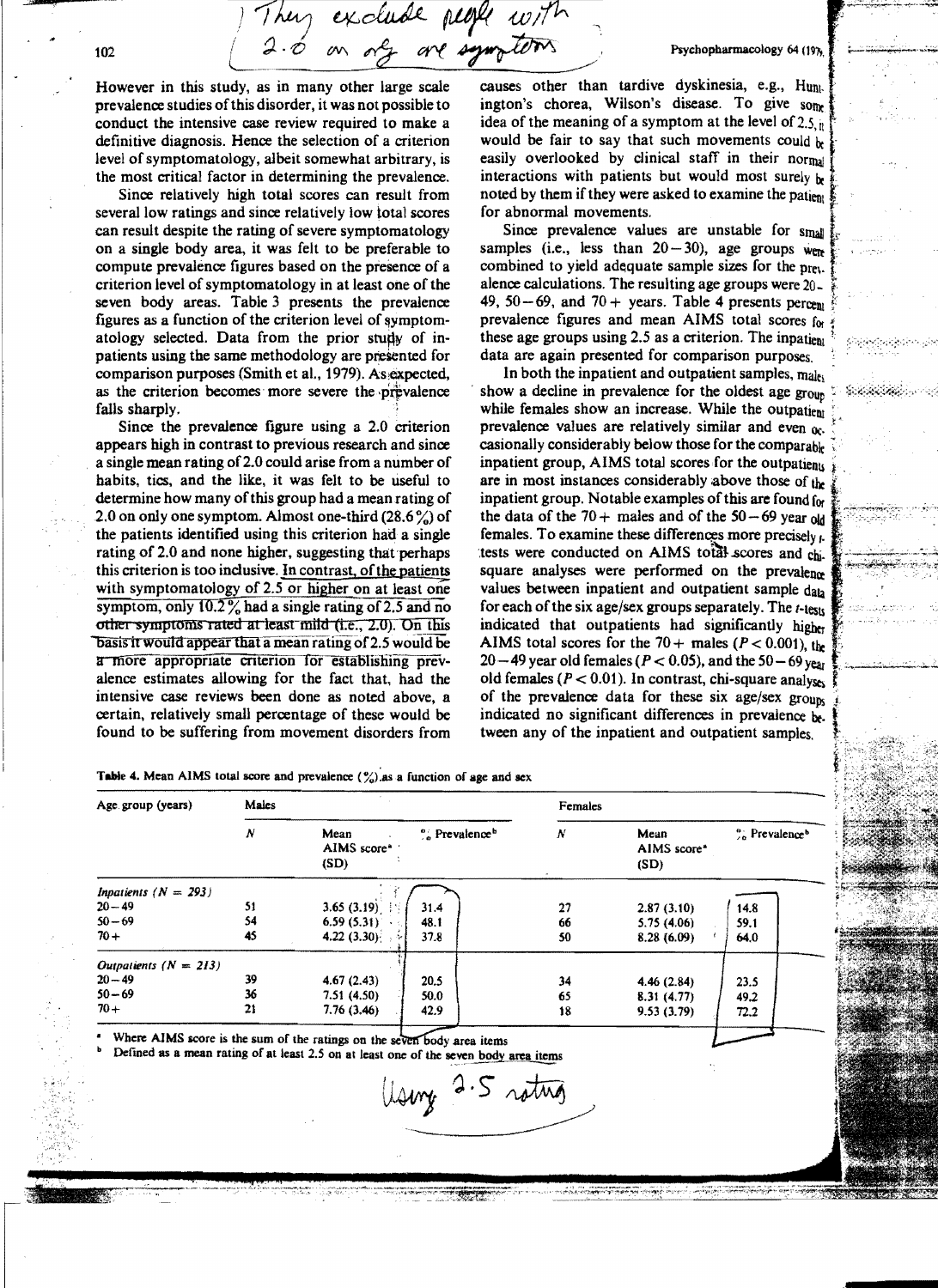1.-M. Smith et al.: Tardive Dyskinesia in Schizophrenic Outpatients

# Discussion

The results of this investigation indicate that the prevalence of tardive dyskinesia in outpatients is similar to that found using the same methodology in inpatients (Smith et a!., 1978). This was not unexpected since the sample of outpatients was composed mainly of previous long-term inpatients. However, these results are at variance with the prevalence figures reported by Asnis and associates who also used the AIMS (Asnis et al., 1977). For their younger group of outpatients (i.e., 50 years old or younger) they found a prevalence of  $\frac{43.4\%}{\pi}$ . In contrast, for a similar age group (20 - $49$  years) the combined male/female prevalence in the present study is  $22.0\%$  (Table 4: Males,  $20.5\%$ ; females,  $23.5\%$ ). Furthermore, it is not unlikely that the patients rated by Asnis and associates received *less*  neuroleptics since nearly  $70\%$  of their total sample received neuroleptic medication for less than 5 years while the time since first hospitalization for the  $20-49$ year old age group in the present study was 11.51 years  $SD = 8.93$ . Aside from the possibility that these cifferences resulted from sampling artifacts, they sug-<sup>I</sup>gest that Asnis et al. used a milder criterion for  $\frac{1}{2}$  inclusion in the dyskinetic group than that used in the present study. This highlights the need to be explicit in defining the prevalence criteria.

The data presented also indicates that increasing age is more highly associated with the presence of tardive dyskinesia than sex. However, it must be kept in wind that age is usually correlated with duration of neuroleptic treatment.

With regard to trends of age and sex, the results, While suggestive, did not confirm the previously re<sup>f</sup>ported age trends in. dyskinesia for the sexes (females, linear; males, curvilinear). In contrast to these previous inpatient findings, in the present study both sexes displayed linear increases with increasing age although this effect was somewhat attenuated in the male sample. Differences between the two studies may result from the reduced number of outpatients in the older age groups. However, these differences could be the result of an interaction between dyskinesia and discharge from the institution. While the physical appearance of dyskinesia itself may impede discharge other associated factors may be involved as well., Since tardive dyskinesia is thought to result from a hypersensitivity of the dopaminergic nigro-striatal tract following a period of blockade, it is conceivable that other dopamine tracts limbic tracts for example) may also suffer from this supersensitivity resulting in increased manifestations of Psychopathology in patients suffering from tardive dyskinesia. Preliminary analyses of the NOSIE data obtained in this project indicate that female patients with tardive dyskinesia are significantly lower on

NOSIE factors social interest and personal neatness than female patients of comparable age without dyskinesia.

The examination of differences between the inpatient and outpatient samples in terms of AIMS total scores and prevalence estimates suggests the presence of many more marginal and mild dyskinetic movements in the outpatient sample. Such marginal and mild movements (i.e., ratings of 1.0, 1.5, and 2.0) would not meet our prevalence criterion of 2.5 but could aggregate to inflate AIMS total scores. Since different raters were used in each of these projects it is possible that these differences could be attributable to differences in the raters' frame of reference. However, this appears unlikely since the raters who rated the inpatient sample trained the outpatient raters and since the prevalence values suggest no uniform bias toward rating higher levels of severity. A more likely interpretation of this phenomenon may lie in differences in current levels of neuroleptic medication between the two samples. The outpatients were currently receiving lower levels of neuroleptic medication (mean inpatient CPZ equivalent  $=$  422.45, mean outpatient CPZ equivalent  $=$  302.16,  $P < 0.01$ ), and in several of the clinics an attempt was being made to withdraw patients from medication entirely over a period of time. Hence the increased levels of mild symptomatology in the outpatients may represent withdrawal dyskinesias or tardive dyskinesias in the process of remission. Gardos et al. (1978) have recently focused attention on differentiation of the mild, completely reversible withdrawal dyskinesias from the obvious, persistent, and sometimes irreversible tardive dyskinesias.

Finally, the results of this study again support the use of the, AIMS as a reliable instrument for the measurement of tardive dyskinesia. While the interrater reliability of individual items may be lower than desired, the average reliability of AIMS total scores  $(0.87)$  was satisfactory and similar to that found in two previous Studies (Smith et al., 1979; Chien et ai., 1977). Use of this scale in other prevalence studies would be most valuable.

 $\mathbf{r}$  , ,

Acknowledgements. We wish to thank Dr. Yoosuf A. Haveliwala, Director of Harlem Valley Psychiatric Center, whose commitment to upgrading the quality of care at our institution made this study possible. Thenks are also owed to the unit chiefs, administrators. and clinical staffs of the Eastern Dutchess Day Center, Peekskill Day Center, Mt.jKisco Day Center, white Plains Day Center, and the Brewster Day Treatment Center of Harlem Valley Psychiatric Center; the Division of Continuing Services of the Dutchess County Department of Mental Hygiene; and Mohegan Manor. We are also ' grateful to Dr. Nina Schooler of the Psychopharmacology Research Branch of NIMH for providing us with training tapes for the AIMS and to Dr. Royce M. White, Jr., of the Psychology Department of Marist College who directed the graduate psycbology internship program.

 $<sup>2</sup>$  uses they bes</sup>

 $9.5$ 

 $m$ len $=$ 

,

, ,

j,

to3

| 12% prevalence.   |
|-------------------|
| Versus 442 (Anis) |